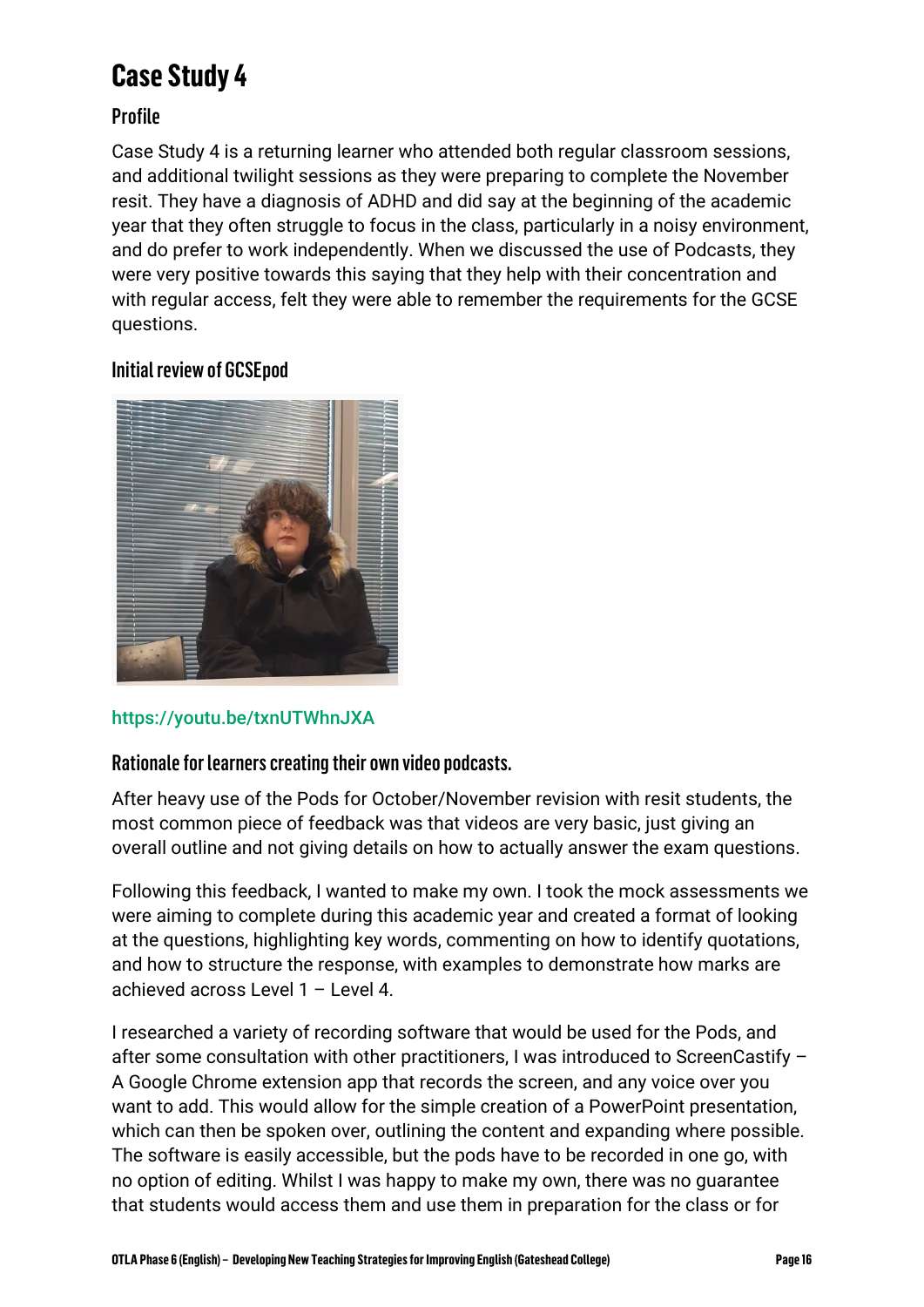their mock papers and final exams, which led to the decision of encouraging students to create their own. The podcasts took place over 3 lessons, and were differentiated based on learners' strengths, in order to give the best possible advice to others within their pods.

#### Lesson 1 (PowerPoint 1):

In preparation, based on their highest marked responses in class and in a mock, students were given a number on a post it within their folders: 2, 3, 4 or 5, corresponding to the questions they would be focusing on for their Pod. Groups were made to be as even as possible in terms of numbers.

Students were introduced to a new text for Paper 1 – an extract from 1984 – and the text discussed before asking learners to move into their numbered groups. Whilst in their groups, learners were asked to spend 10-15 minutes planning a response to the question before spending 10 minutes to write up a part of their response. From this, groups were asked to peer assess and identify who had the strongest response on the table. This was to then be used in the following lesson and the idea of creating a Pod introduced.

## Lesson 2 and Lesson 3 (PowerPoint 2 and planning sheet):

Students were asked to get back into their groups following last lesson and to decide on roles for each person within the group, designating them a specific part of the pod to create. (See planning sheet). The pods were to take the same format as the ones I created, which were used as a demonstration for students to re-create with 1984.

Each member of the group worked collaboratively on the same PowerPoint to create the base for their pod, as well as making notes on what to say when completing the voice recording. Students were given the full lesson time to create their presentation in order to record their pod in the following lesson.

Once completed and proofed, the group were taken into a quiet room to record their vocals over their PowerPoint. Students were shown how to use ScreenCastify on the laptops, asking them to log in to my account as the pods would then automatically save to my Google Drive, where they would be shared on google Classroom.

Once recorded and saved, students were asked to use Menti to share their feedback on the experience of making their own pod, before they were shared for students to access.

#### Lesson Resources

#### Extract from 'Nineteen Eighty Four' by George Orwell

#### Part 1, Chapter 1: Part One

It was a bright cold day in April, and the clocks were striking thirteen. Winston Smith, his chin nuzzled into his breast in an effort to escape the vile wind, slipped quickly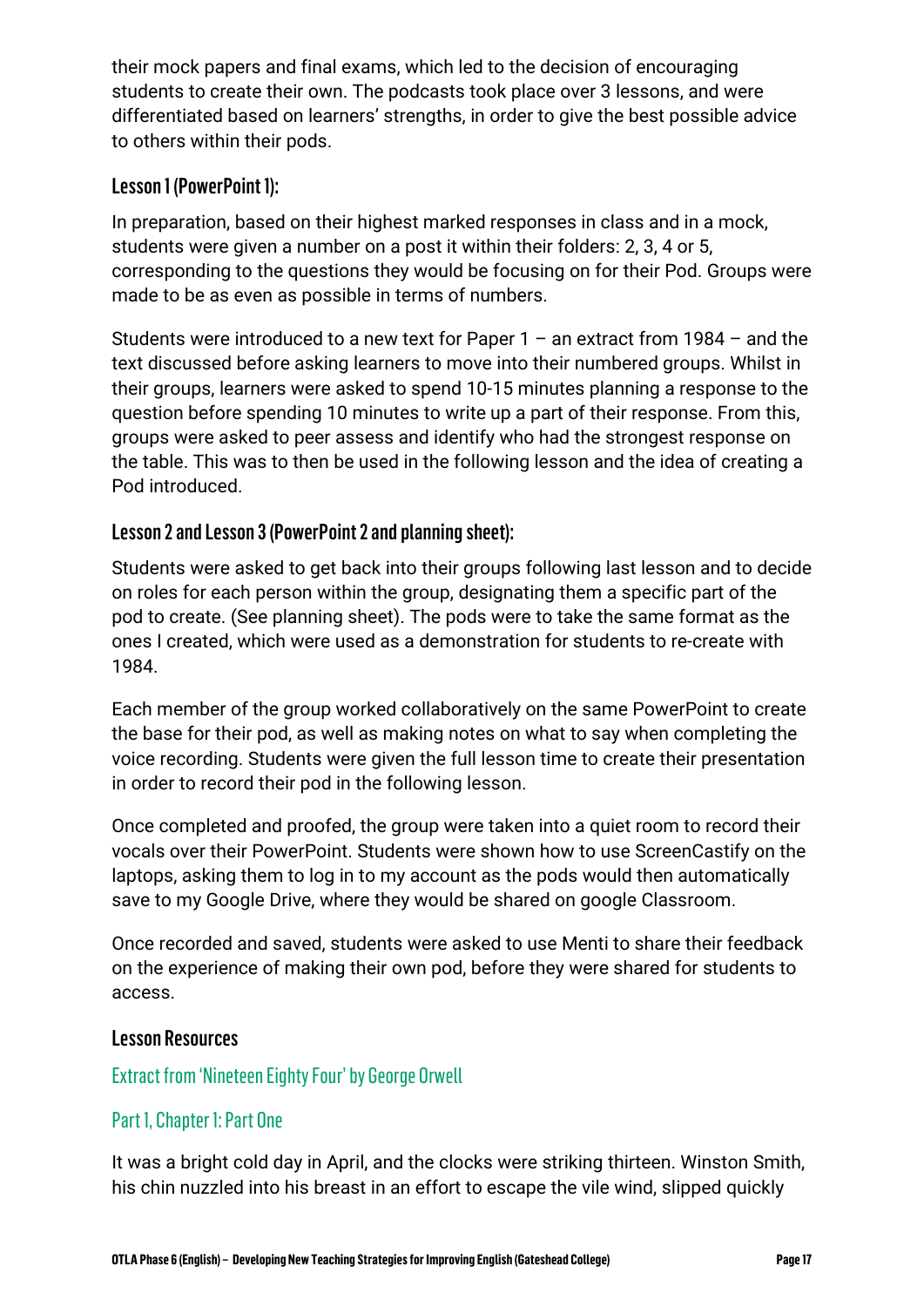through the glass doors of Victory Mansions, though not quickly enough to prevent a swirl of gritty dust from entering along with him.

The hallway smelt of boiled cabbage and old rag mats. At one end of it a coloured poster, too large for indoor display, had been tacked to the wall. It depicted simply an enormous face, more than a metre wide: the face of a man of about forty-five, with a heavy black moustache and ruggedly handsome features. Winston made for the stairs. It was no use trying the lift. Even at the best of times it was seldom working, and at present the electric current was cut off during daylight hours. It was part of the economy drive in preparation for Hate Week. The flat was seven flights up, and Winston, who was thirty-nine and had a varicose ulcer above his right ankle, went slowly, resting several times on the way. On each landing, opposite the lift-shaft, the poster with the enormous face gazed from the wall. It was one of those pictures which are so contrived that the eyes follow you about when you move. BIG BROTHER IS WATCHING YOU, the caption beneath it ran.

Inside the flat a fruity voice was reading out a list of figures which had something to do with the production of pig-iron. The voice came from an oblong metal plaque like a dulled mirror which formed part of the surface of the right-hand wall. Winston turned a switch and the voice sank somewhat, though the words were still distinguishable. The instrument (the telescreen, it was called) could be dimmed, but there was no way of shutting it off completely. He moved over to the window: a smallish, frail figure, the meagreness of his body merely emphasized by the blue overalls which were the uniform of the party. His hair was very fair, his face naturally sanguine, his skin roughened by coarse soap and blunt razor blades and the cold of the winter that had just ended.

Outside, even through the shut window-pane, the world looked cold. Down in the street little eddies of wind were whirling dust and torn paper into spirals, and though the sun was shining and the sky a harsh blue, there seemed to be no colour in anything, except the posters that were plastered everywhere. The blackmoustachio'd face gazed down from every commanding corner. There was one on the house-front immediately opposite. BIG BROTHER IS WATCHING YOU, the caption said, while the dark eyes looked deep into Winston's own. Down at streetlevel another poster, torn at one corner, flapped fitfully in the wind, alternately covering and uncovering the single word INGSOC. In the far distance a helicopter skimmed down between the roofs, hovered for an instant like a bluebottle, and darted away again with a curving flight. It was the police patrol, snooping into people's windows. The patrols did not matter, however. Only the Thought Police mattered.

#### Lesson PowerPoint: Inequality

[https://padlet.com/louise\\_donkin/ts20zh7hii40](https://padlet.com/louise_donkin/ts20zh7hii40)

#### Pod planning sheet

[https://padlet.com/louise\\_donkin/ts20zh7hii40](https://padlet.com/louise_donkin/ts20zh7hii40)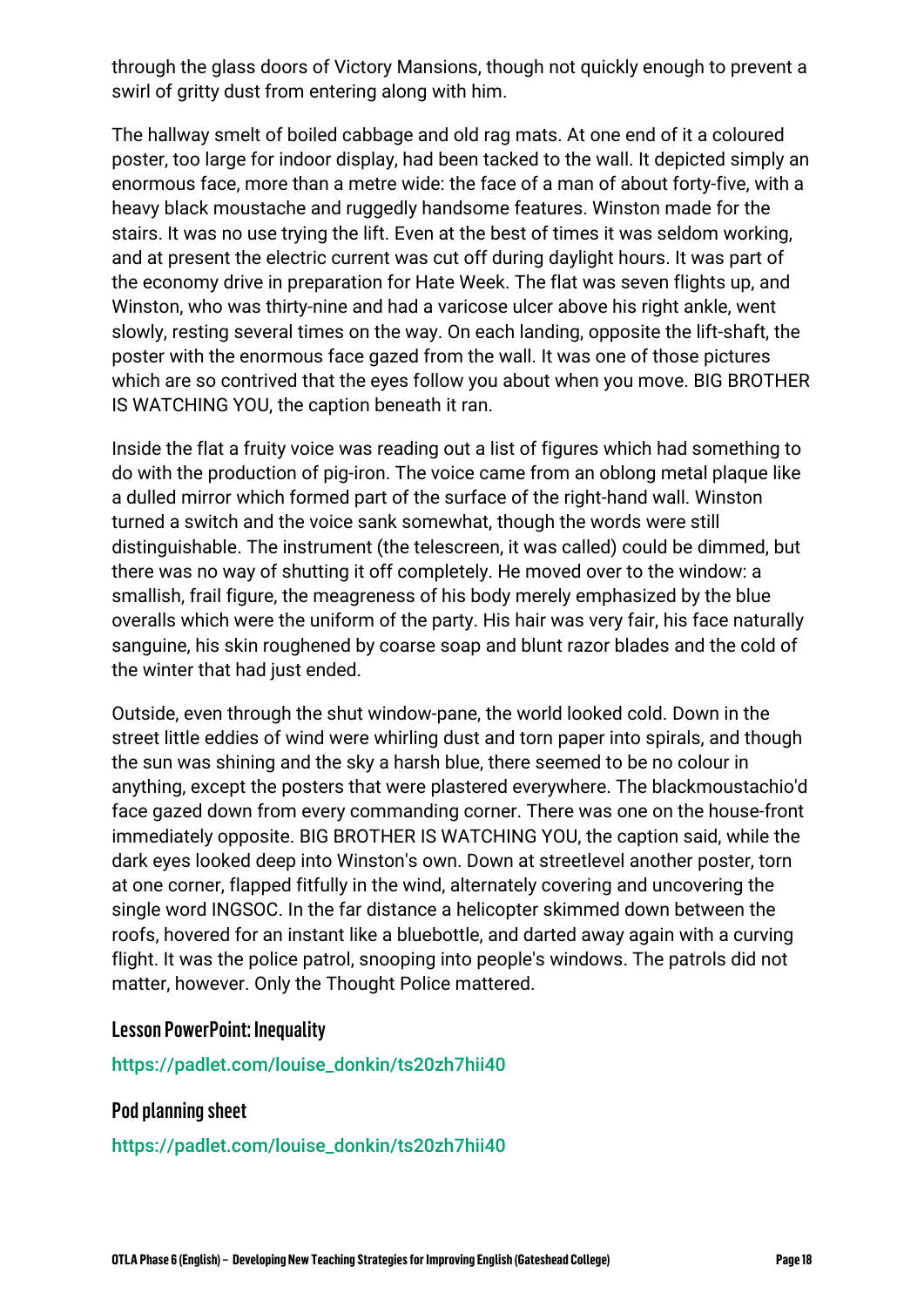

<https://youtu.be/vBFT1yXO91Q>

Teacher's PowerPoint: How to create a video pod [https://padlet.com/louise\\_donkin/ts20zh7hii40](https://padlet.com/louise_donkin/ts20zh7hii40)

Student's own PowerPoint- Creative Writing

[https://padlet.com/louise\\_donkin/ts20zh7hii40](https://padlet.com/louise_donkin/ts20zh7hii40)

#### Student's Video pod

[https://padlet.com/louise\\_donkin/ts20zh7hii40](https://padlet.com/louise_donkin/ts20zh7hii40)

#### Practitioner reflection on students creating pods

The process of asking students to work collaboratively on the same laptop to create a presentation was considerably time consuming, so if I were to repeat the same task, I would ask students to create the base for their pod using Google Slides, where multiple people can access and edit the same file at the same time, quickening the process.

As a lot of the feedback was about working in groups, I would give students the opportunity to either work in groups again, or give learners the opportunity to work independently if they felt more comfortable and in terms of voice recording, I am looking into several text to speech apps which could be used as an alternative, or ask for a volunteer in each group. Following a supportive observation from another member of staff, it was commented on that recording your own voice rather than using a voice recording makes the pod more relatable, as you can hear the enthusiasm and confidence in what they are relating to a listener, so where possible, students will be encouraged not to use a voice app unless necessary.

Several students, since recording the pods, have accessed them on Google Classroom, but only a handful as several were embarrassed about listening to themselves again. Rather than just giving students access to the pods made by themselves, I will make an accessible folder where all pods can be accessed by others, following learner permission.